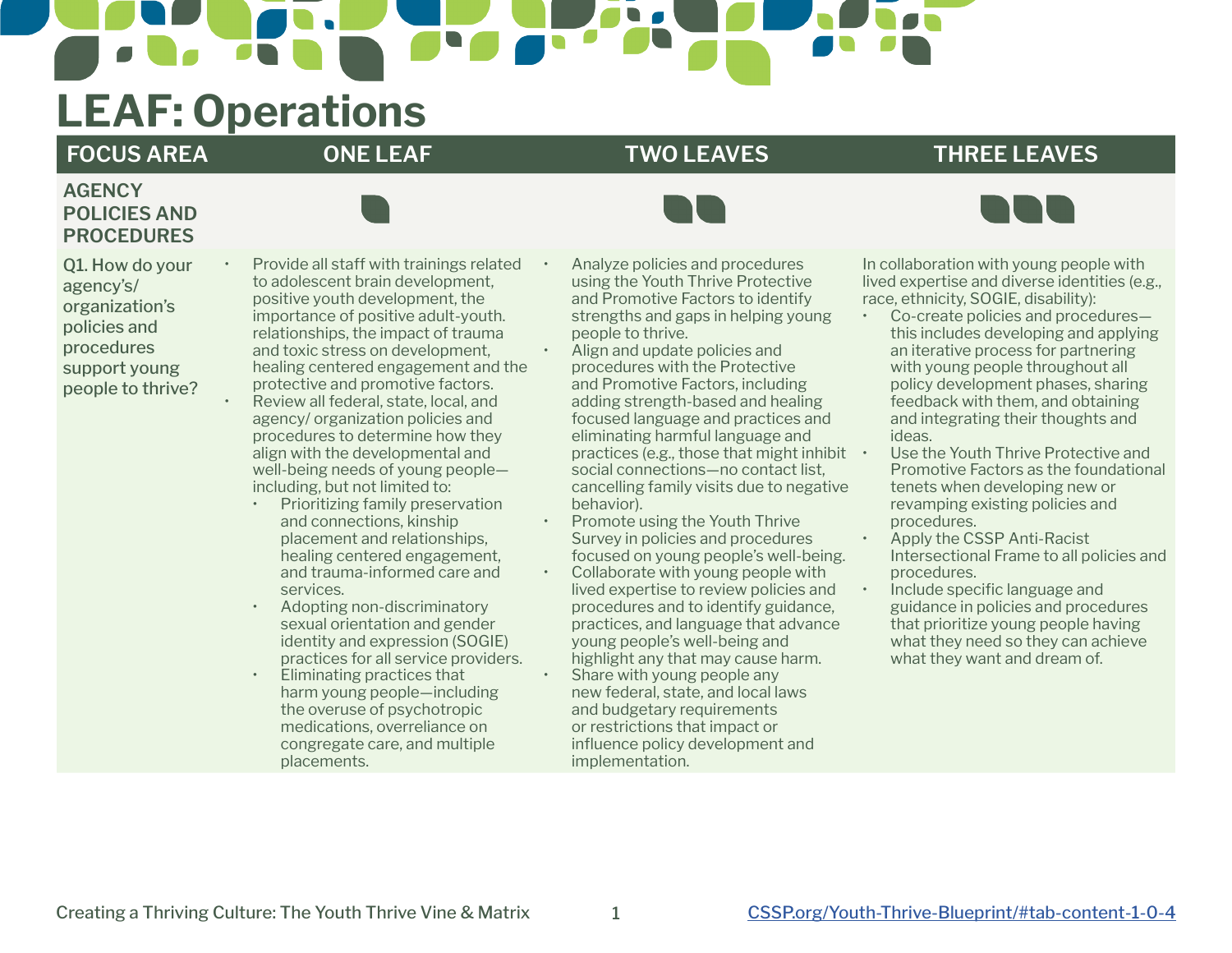## **FOCUS AREA ONE LEAF TWO LEAVES THREE LEAVES**

Q1. In what ways are young people involved in and inform the hiring process?

**HIRING STAFF**

Q2. When hiring staff, what values should candidates possess to support a culture that is committed to young people thriving?

*Those who are being hired are able to express how they:*

The job description. Candidate resumes.

• Believe in and value young people's opinions (e.g., discuss how they would seek feedback from young people, engagement approaches, help to build and reinforce a young person's confidence).

• Human resources and program staff seek feedback from young people on:

- Value the lived expertise of young people (this can occur through one's own lived experience and/or selfreflection from working with young people).
- Support young people in building and strengthening their relationships with family, friends, and the community (e.g., discuss how they would seek out relatives, identify school-based activities for the young person to participate in).
- Instill hope in young people and focus on young people's goals and aspirations (e.g., discuss any activities they have done or would do with a young person to identify their goals).
- Understand implicit bias and the foundations of antiracist thought (e.g, discuss implicit bias training, their reaction to the Implicit Association<br>Test (IAT)).
- Identify young people's strengths (e.g., discuss what they have learned from young people, use language from the Protective and Promotive Factors when talking about young people).

*Young people are asked:*

- What the role should include and the values a new hire needs to possess in order to be successful in the role, which is used for the job description.
- What questions should be included during the interview.

*Those who are being hired are able to demonstrate how they:* 

- Live the principles of the Youth Thrive Guiding Premises and how they influence their relationship with young people (e.g., discuss how they have helped young people to practice self-care, and build and sustain relationships with family members and peers).
- Understand the importance for young people to be involved in activities that build their Protective and Promotive Factors (e.g., share how they have worked with young people to identify their interests and pursue opportunities that align with them).
	- Understand the important balance between love, compassion, empathy, boundary setting, and vulnerability for developing a relationship with young people (e.g., discuss the key components for relationship building with young people and examples of successes and challenges when doing them with young people).
- Take young people's feedback and requests and be transparent about follow up and results (e.g., share how they hold themselves accountable to young people, including setting expectations and what they have done<br>when a request cannot be done).  $\cdot$  Recognize the importance of affirming young people's intersecting identities (e.g., racial, ethnic, gender, immigration, and disability).

*Human resources, program staff, and young people:*

- Co-write job descriptions:
- Co-review resumes;
- Co-develop the interview:
- Questions and co-conduct interviews;
- Co-select new hires.

*Those who are being hired are able to demonstrate how they:*

- Have the capacity and/or experience to explore different, unconventional, innovative, and culturally appropriate approaches to supporting young people (e.g., share how they have connected young people to local drumming circles, obtained funding for a young person to participate in art therapy).
- Are committed to supporting young people as leaders in their lives, school, and community (e.g., share how they have encouraged young people to participate in leadership opportunities at school, such as running for student council; driven a young person to their teaming meetings to ensure participation).
- Lead with how they have listened to and responded to young people's self-identified needs (e.g., when appropriate, start each interview question with how they partner with young people).
- Lead with how they have incorporated the values that are consistent with the protective and promotive factors in their work with young people (e.g., discuss how they help young people to build and sustain connections with family; shar how they have applied the concepts of healing centered engagement in their daily interactions).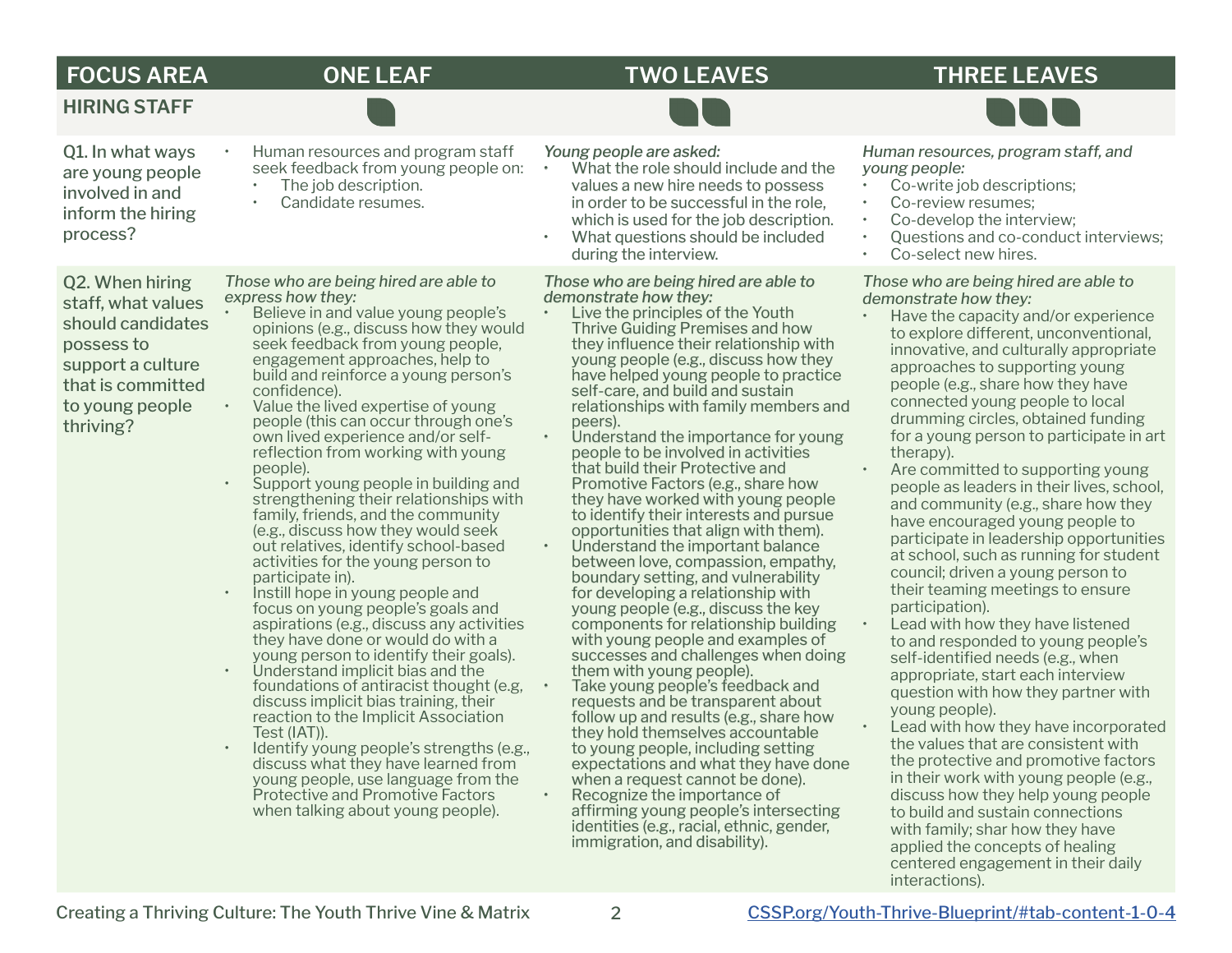## **FOCUS AREA ONE LEAF TWO LEAVES THREE LEAVES**

## **HIRING STAFF CONT'D**



- Have values that align with the Youth Thrive Protective and Promotive Factors and Guiding Premises (e.g., share why partnering with young people is important and valuable.
- Understand and mitigate their own implicit bias when working with young people and their families (e.g., share how they have taken the time to selfreflect, discuss any questions they ask themselves to identify any biases in their interactions with young people).



• Understand racism, the history of White supremacy in intervening public systems, and their own implicit bias and how they impact daily interactions with young people and their families (e.g., discuss how they educate young people about racism and White Supremacy; discuss their own implicit bias, efforts they make to mitigate it, and young people's feedback on successes and areas in need of additional work for mitigating their biases).

### **TRAINING**

| Q1. Who is trained<br>at your agency/<br>organization?                                                                                                                         | Young people serve as co-leads<br>and provide training on adolescent<br>development, impact of trauma and<br>toxic stress on development, positive<br>youth development, healing centered<br>engagement, and the protective and<br>promotive factors to:<br>Leadership and managers<br><b>Supervisors</b><br>Youth workers<br>$\bullet$                                                                                                | Staff who work indirectly with young<br>people are provided with the same<br>training as leadership, managers,<br>supervisors, and youth workers. This<br>includes, but is not limited to:<br>Custodial staff<br>Administrative staff<br>Cafeteria staff<br>Security<br>$\bullet$                                                                                                                                                         | Young people receive training on<br>adolescent development, impact of<br>trauma and toxic stress, positive youth<br>development, and the Protective and<br>Promotive Factors (Youth Thrive for<br>Youth-YT4Y) is a training developed by<br>and for young people on the protective<br>and promotive factors-for more<br>information go to the resources section<br>below). |
|--------------------------------------------------------------------------------------------------------------------------------------------------------------------------------|----------------------------------------------------------------------------------------------------------------------------------------------------------------------------------------------------------------------------------------------------------------------------------------------------------------------------------------------------------------------------------------------------------------------------------------|-------------------------------------------------------------------------------------------------------------------------------------------------------------------------------------------------------------------------------------------------------------------------------------------------------------------------------------------------------------------------------------------------------------------------------------------|----------------------------------------------------------------------------------------------------------------------------------------------------------------------------------------------------------------------------------------------------------------------------------------------------------------------------------------------------------------------------|
| Q2. How does<br>the training<br>provided to staff,<br>caregivers, and<br>young people<br>align with your<br>organization's<br>values to support<br>and engage young<br>people? | Trainings:<br>Includes the agency's/ organization's<br>mission and vision for supporting<br>young people to thrive and the actions<br>taken to bring the mission and vision<br>to life.<br>Focuses on the Protective and<br>Promotive Factors and how they may<br>be used in daily practice.<br>Does not include damage imagery<br>about young people.<br>Discusses racial history and relevant<br>historical context of the community | Trainings:<br>Are healing-centered for both young<br>people and staff.<br>Include testimonials from young<br>people on both how they feel valued<br>by the agency/ organization and how<br>they are engaged and how they have<br>not felt respected by the agency and<br>areas of improvement.<br>Is provided to both staff and young<br>people together.<br>Explore with staff and young people<br>the intersectionality of all forms of | Trainings:<br>Are co-designed with young people.<br>Have young people who serve as co-<br>trainers and panelists.<br>Include/infuse the Youth Thrive<br>premises and Protective and<br>Promotive Factors.                                                                                                                                                                  |

that's being served

and disability.

oppression—oppression based on race, SOGIE, class, immigration status,